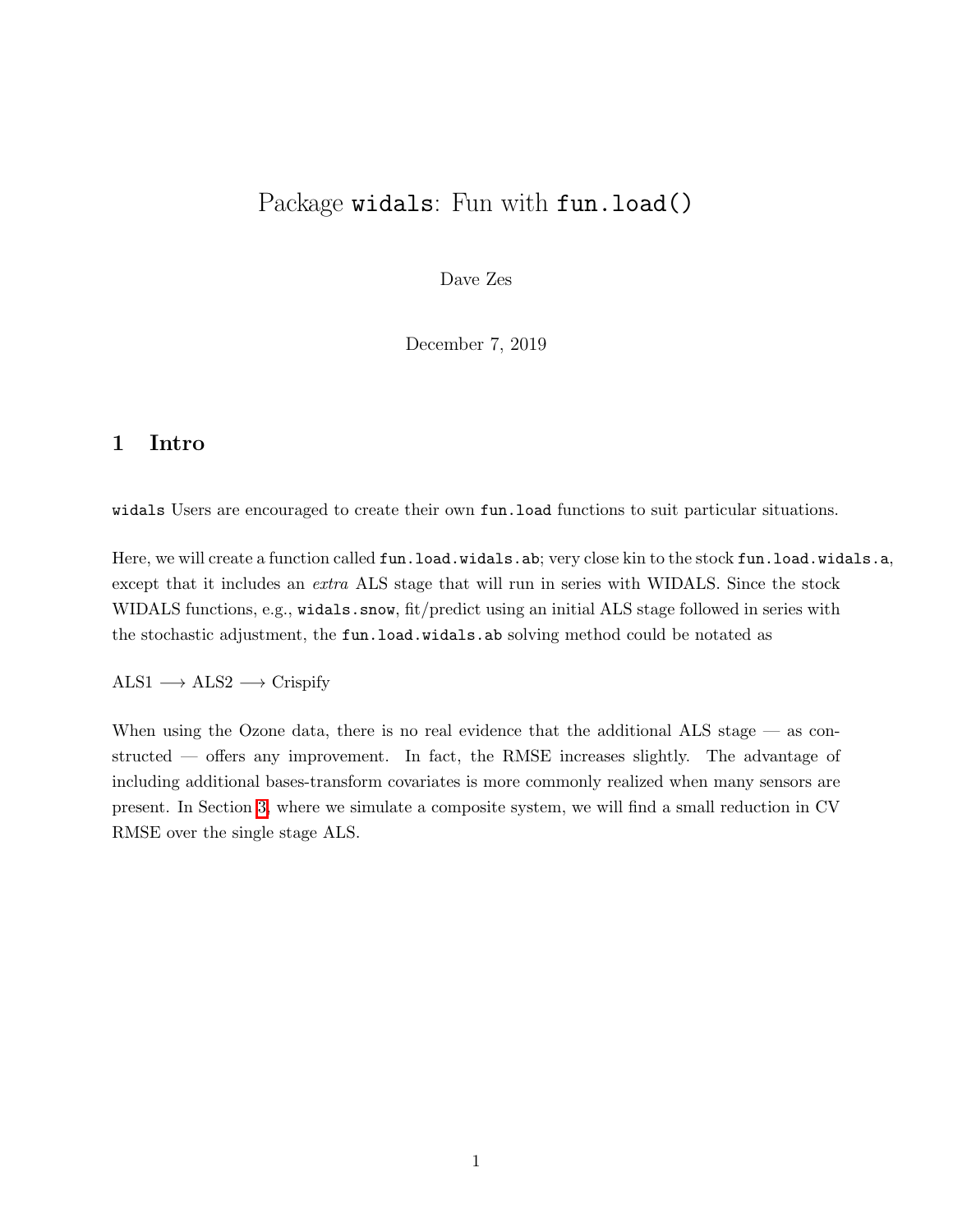## 2 WIDALS Review

We'll work with the Californis Ozone demonstration data set obtained from CARB [\[2\]](#page-11-0).

Important: It is intended that the User run through all the code in this Section.

Ready data and covariates:

```
options(stringsAsFactors=FALSE)
library(snowfall)
k.cpus <- 2 #### set the number of cpus for snowfall
library(widals)
data(O3)
Z.all <- as.matrix(O3$Z)[366:730, ]
locs.all <- O3$locs[ , c(2,1)]
hsa.all <- O3$helevs/500
xdate <- rownames(Z.all)
tau <- nrow(Z.all)
n.all <- ncol(Z.all)
xgeodesic <- TRUE
Z <- Z.all
locs <- locs.all
n <- n.all
dateDate <- strptime(xdate, "%Y%m%d")
doy <- as.integer(format(dateDate, "%j"))
Ht <- cbind( sin(2*pi*doy/365), cos(2*pi*doy/365) )
Hs.all <- cbind(matrix(1, nrow=n.all), hsa.all)
Hisa.ls <- H.Earth.solar(locs[ , 2], locs[ , 1], dateDate)
Hst.ls.all2 <- list()
for(tt in 1:tau) {
      Hst.ls.all2[[tt]] <- cbind(Hisa.ls[[tt]], Hisa.ls[[tt]]*hsa.all)
      colnames(Hst.ls.all2[[tt]]) <- c("ISA", "ISAxElev")
  }
Hst.ls <- Hst.ls.all2
Hs <- Hs.all
Ht.original <- Ht
train.rng <- 30:tau
test.rng <- train.rng
k.glob <- 10
```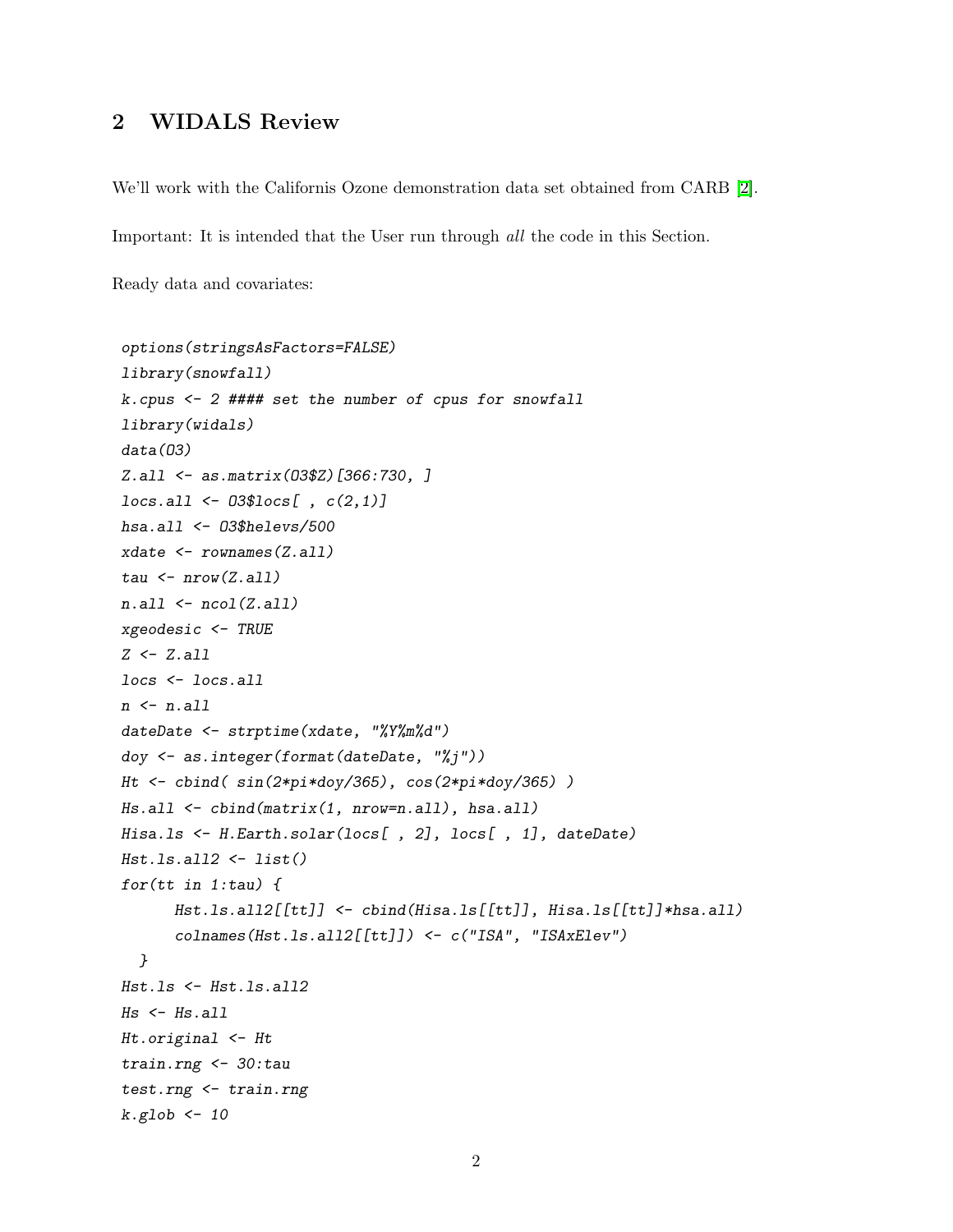```
run.parallel <- TRUE
```
Assign the necessary parameters:

```
FUN.source <- fun.load.widals.a
d.alpha.lower.limit <- 0
rho.upper.limit <- 100
rgr.lower.limit <- 10^(-7)
GP <- c(1/10, 1, 0.01, 3, 1)
############# pseudo cross-validation
rm.ndx <- 1:n
cv <- -2
lags <- c(0)
b.lag <- -1
sds.mx <- seq(2, 0.01, length=k.glob) * matrix(1, k.glob, length(GP))
ltco <- -10
stnd.d <- TRUE
FUN.GP <- NULL
sfInit(TRUE, k.cpus)
FUN.source()
set.seed(99999)
MSS.snow(FUN.source, NA, p.ndx.ls, f.d, sds.mx=sds.mx,
  k.glob, k.loc.coef=7, X = NULL)
sfStop()
#### 11.90536
k.glob <- 10
FUN.source <- fun.load.widals.a
GP <- c(1/10, 1, 0.01, 3, 1)
######### true spacial cross-validation
rm.ndx <- create.rm.ndx.ls(n, 14)
cv <- 2
lags <- c(0)
b.lag <- 0
sds.mx <- seq(2, 0.01, length=k.glob) * matrix(1, k.glob, length(GP))
ltco <- -10
FUN.GP <- NULL
sfInit(TRUE, k.cpus)
```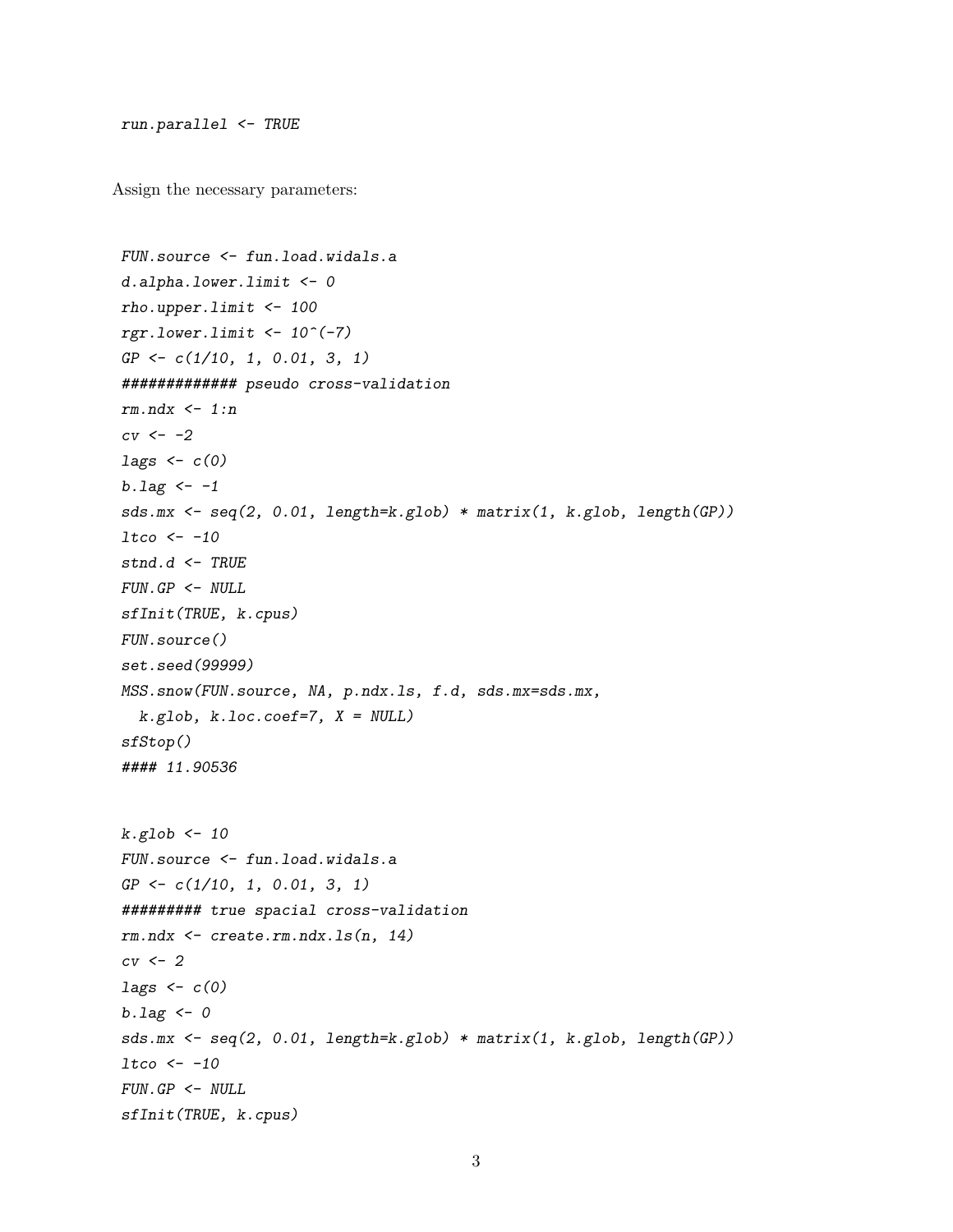```
FUN.source()
set.seed(99999)
MSS.snow(FUN.source, NA, p.ndx.ls, f.d, sds.mx=sds.mx,
 k.glob, k.loc.coef=7, X=NULL)
sfStop()
#### 12.11686
```
We will now invite the requirement of an additional ALS stage by introducing spacial covariates in the form of a bases expansion (generally, see  $[6, 4, 1]$  $[6, 4, 1]$  $[6, 4, 1]$ , specifically,  $[3]$ ). For this we'll call upon the excellent package LatticeKrig by Professor Nychka and friends [\[5\]](#page-11-5).

```
library(LatticeKrig)
xxb <- 4
yyb <- 4
center <- as.matrix(expand.grid( seq(0, 1, length=xxb), seq(0, 1, length=yyb)))
###### run together
ffunit \left\{ function(x) { return( (x-min(x)) / (max(x)-min(x)) }
locs.unit <- apply(locs, 2, ffunit)
locs.unit <- matrix(as.vector(locs.unit), ncol=2)
###### run togther
xPHI <- Radial.basis(as.matrix(locs.unit), center, 0.5)
Hs.lkrig <- matrix(NA, nrow(locs), xxb*yyb)
for(i in 1:nrow(locs)) {
      Hs.lkrig[i, ] <- xPHI[i]
  }
Hs.lkrig <- Hs.lkrig[ , -which( apply(Hs.lkrig, 2, sum) < 0.1 ), drop=FALSE ]
```
We now create two sets of covariates.

The first (prefixed XA.) will house the usual goods: constant term, elevation, seasonal, ISA, and the ISA-elevation interaction.

The second (prefixed XB.) will house the bases transform.

*XA.Hs <- cbind(rep(1,n), hsa.all) XA.Ht <- Ht.original XA.Hst.ls <- Hst.ls*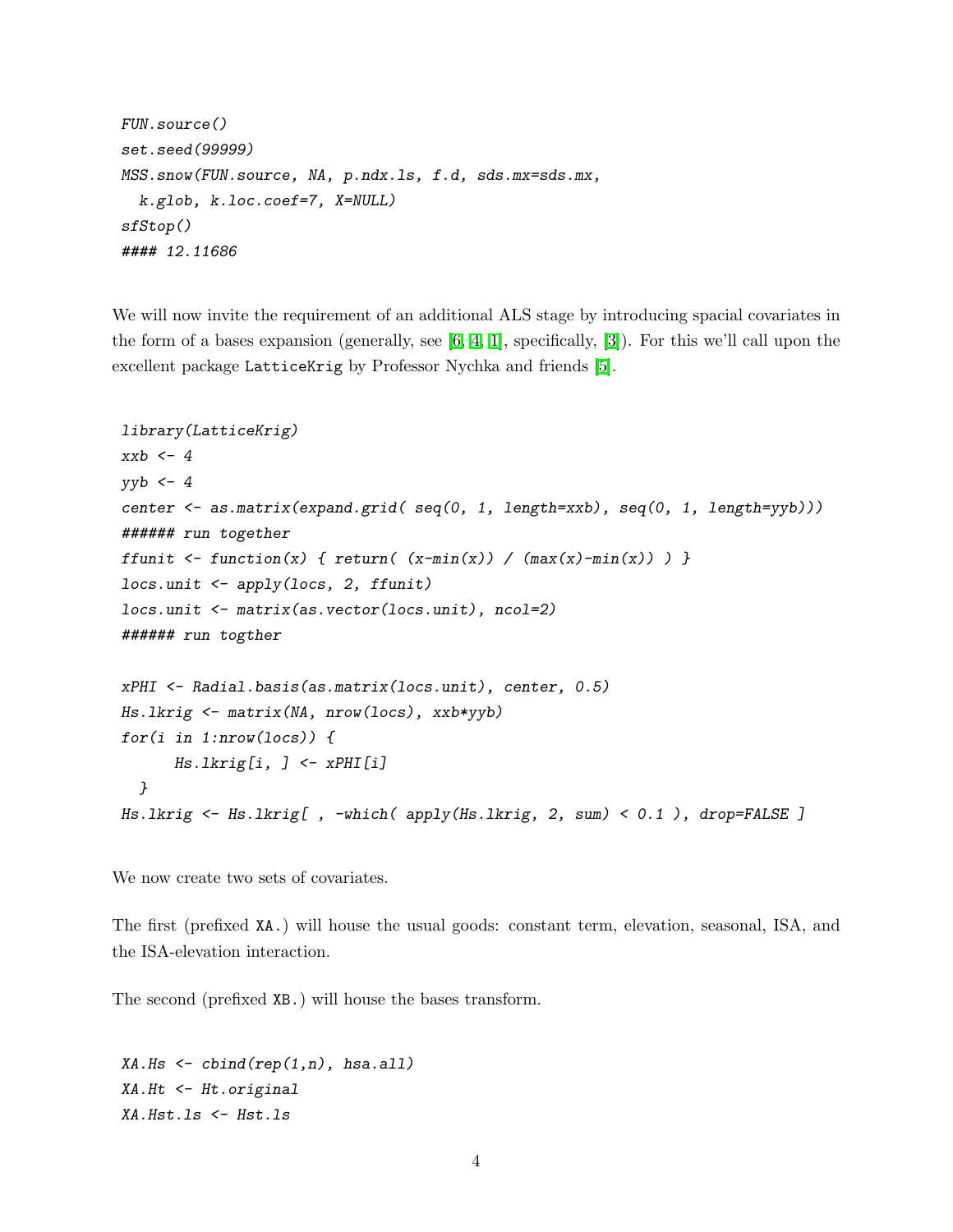*Hst.sumup(XA.Hst.ls, XA.Hs, XA.Ht) XB.Hs <- 10\*Hs.lkrig XB.Ht <- NULL XB.Hst.ls <- NULL Hst.sumup(XB.Hst.ls, XB.Hs, XB.Ht)*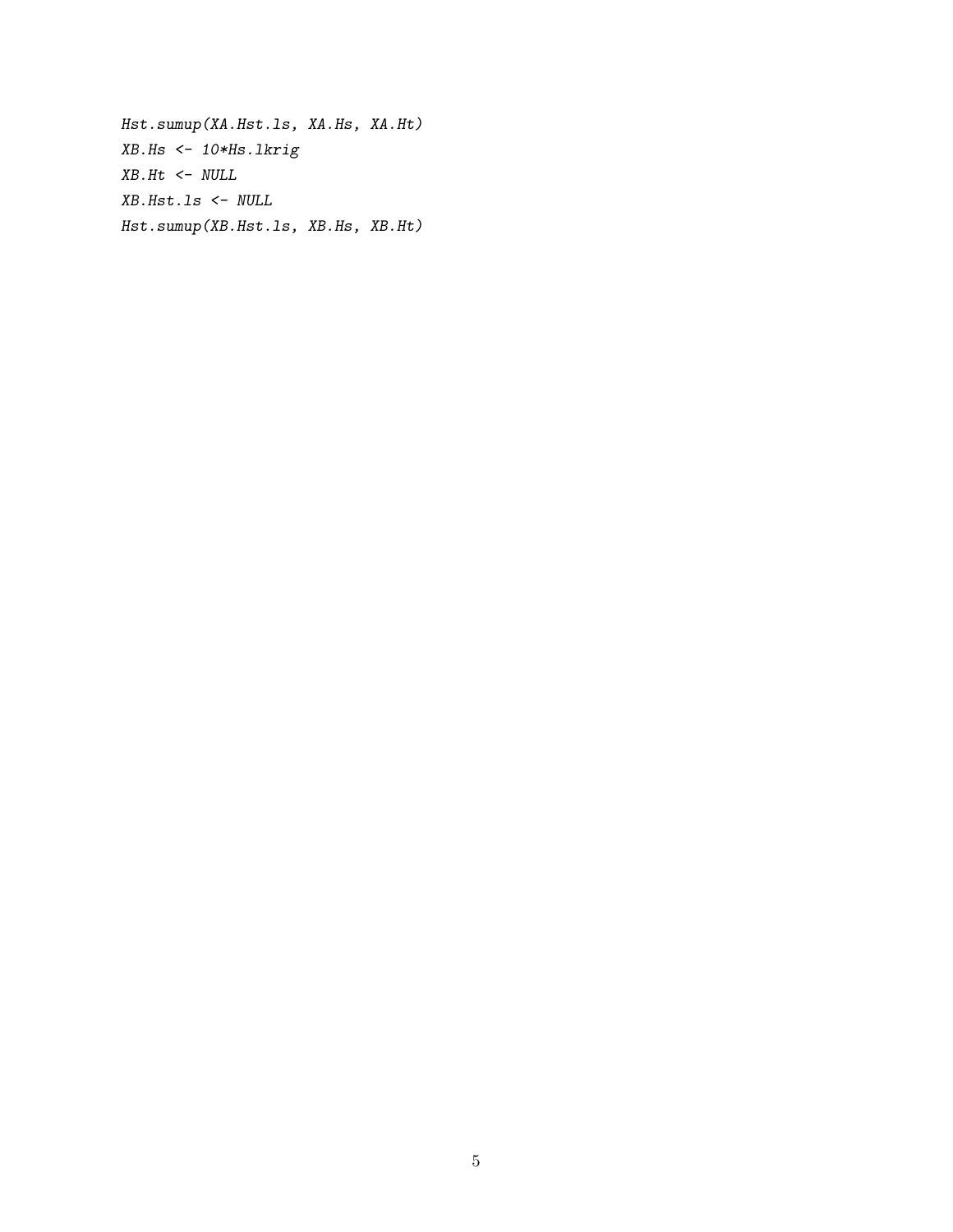#### Our custom function:

```
fun.load.widals.ab <- function() {
     if( run.parallel ) {
          sfExport("Z", "XA.Hs", "XA.Ht", "XA.Hst.ls", "XB.Hs", "XB.Ht", "XB.Hst.ls",
          "locs", "lags", "b.lag", "cv", "rm.ndx", "train.rng", "test.rng", "xgeodesic",
          "ltco", "stnd.d")
          suppressWarnings(sfLibrary(widals))
     }
     if( length(lags) == 1 & lags[1] == 0 ) {
         p.ndx.ls <- list( c(1,2), c(3,4), c(5,7) )
     } else {
         p.ndx.ls <- list( c(1,2), c(3,4), c(5,6,7) )
      }
     assign( "p.ndx.ls", p.ndx.ls, pos=globalenv() )
     f.d <- list( dlog.norm, dlog.norm, dlog.norm, dlog.norm, dlog.norm,
     dlog.norm, dlog.norm )
     assign( "f.d", f.d, pos=globalenv() )
     FUN.MH <- function(jj, GP.mx, X) {
          if(cv==2) { ZhalsA <- Hals.fastcv.snow(jj, rm.ndx, Z, XA.Hs, XA.Ht, XA.Hst.ls, GP.mx) }
          if(cv==-2) { ZhalsA <- Hals.snow(jj, Z, XA.Hs, XA.Ht, XA.Hst.ls, b.lag, GP.mx) }
         Z.resids.A <- Z - ZhalsA
          Z.wid <- widals.snow(jj, rm.ndx=rm.ndx, Z=Z.resids.A, Hs=XB.Hs, Ht=XB.Ht, Hst.ls=XB.Hst.ls,
          locs=locs, lags=lags, b.lag=b.lag, cv=cv, geodesic=xgeodesic,
          wrap.around=NULL, GP.mx[ , c(3:7), drop=FALSE], stnd.d=stnd.d, ltco=ltco)
          Z.wid <- Z.wid + ZhalsA
          if( min(Z, na.rm=TRUE) >= 0 ) { Z.wid[ Z.wid < 0 ] <- 0 } ####### DZ EDIT
         Z.wid <- Z.clean.up(Z.wid)
         resids <- Z[ , unlist(rm.ndx)] - Z.wid[ , unlist(rm.ndx)]
          our.cost <- sqrt( mean( resids[ train.rng, ]^2 ) )
          if( is.nan(our.cost) ) { our.cost <- Inf }
         return( our.cost )
     }
      assign( "FUN.MH", FUN.MH, pos=globalenv() )
     #FUN.GP <- NULL
     FUN.GP <- function(GP.mx) {
         GP.mx[ GP.mx[ , 1] > rho.upper.limit, 1 ] <- rho.upper.limit
         GP.mx[ GP.mx[ , 2] < rgr.lower.limit, 2 ] <- rgr.lower.limit
          GP.mx[ GP.mx[ , 2] > rgr.upper.limit, 2 ] <- rgr.upper.limit
          GP.mx[ GP.mx[ , 3] > rho.upper.limit, 3 ] <- rho.upper.limit
          GP.mx[ GP.mx[ , 4] < rgr.lower.limit, 4 ] <- rgr.lower.limit
```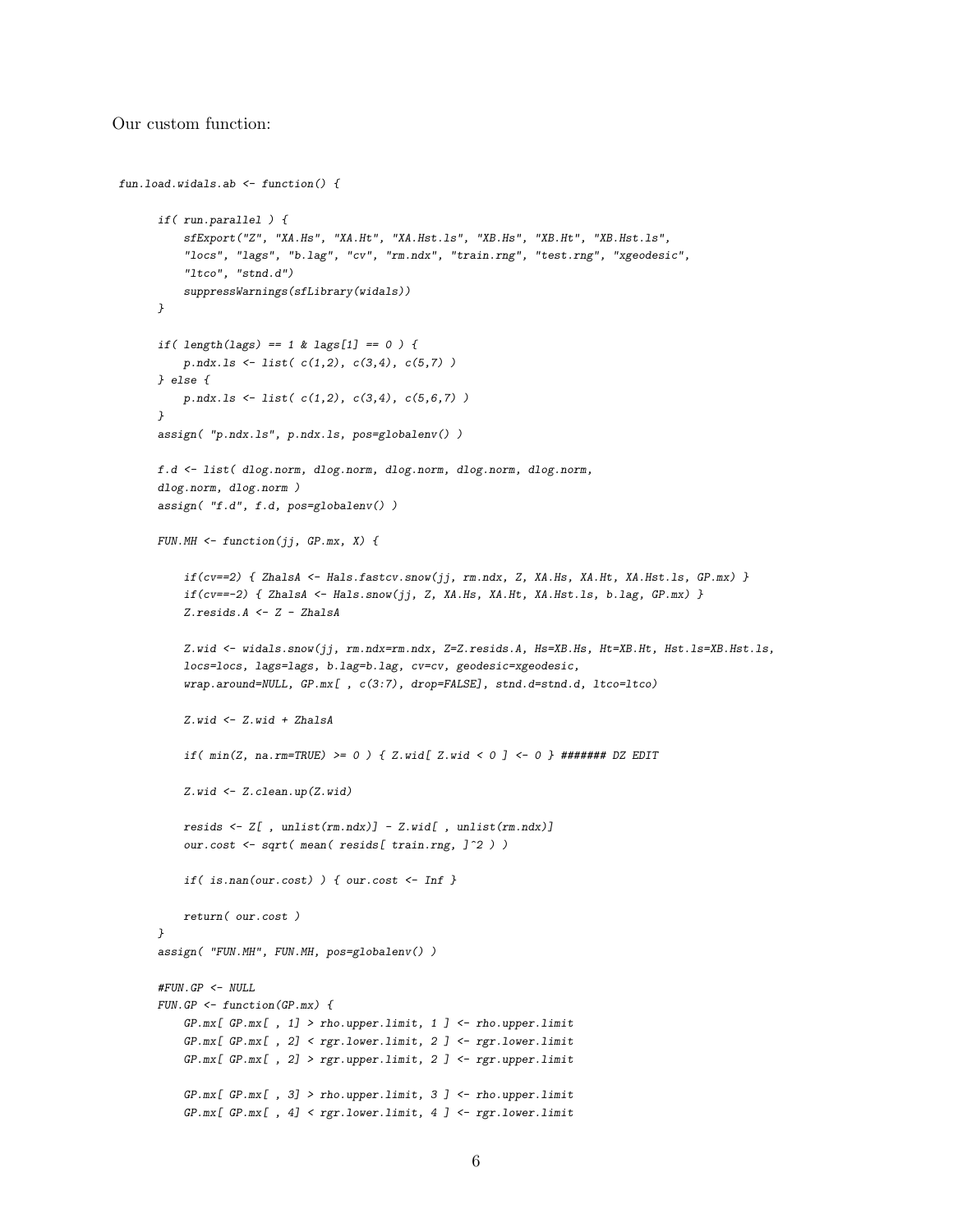```
GP.mx[ GP.mx[ , 4] > rgr.upper.limit, 4 ] <- rgr.upper.limit
    GP.mx[ GP.mx[ , 5] < d.alpha.lower.limit, 5 ] <- d.alpha.lower.limit
    xperm <- order(GP.mx[ , 5, drop=FALSE])
    GP.mx <- GP.mx[ xperm, , drop=FALSE]
   return(GP.mx)
}
assign( "FUN.GP", FUN.GP, pos=globalenv() )
FUN.I <- function(envmh, X) {
    cat( "Improvement ---> ", envmh$current.best, " ---- " , envmh$GP, "\n" )
}
assign( "FUN.I", FUN.I, pos=globalenv() )
FUN.EXIT <- function(envmh, X) {
   GP.mx <- matrix(envmh$GP, 1, length(envmh$GP))
    if(cv==2) { ZhalsA <- Hals.fastcv.snow(1, rm.ndx, Z, XA.Hs, XA.Ht, XA.Hst.ls, GP.mx) }
    if(cv==-2) { ZhalsA <- Hals.snow(1, Z, XA.Hs, XA.Ht, XA.Hst.ls, b.lag, GP.mx) }
   Z.resids.A <- Z - ZhalsA
   Z.wid <- widals.snow(1, rm.ndx=rm.ndx, Z=Z.resids.A, Hs=XB.Hs, Ht=XB.Ht, Hst.ls=XB.Hst.ls,
    locs=locs, lags=lags, b.lag=b.lag, cv=cv, geodesic=xgeodesic,
    wrap.around=NULL, GP.mx[ , c(3:7), drop=FALSE], stnd.d=stnd.d, ltco=ltco)
    Z.wid <- Z.wid + ZhalsA
   if( min(Z, na.rm=TRUE) >= 0 ) { Z.wid[ Z.wid < 0 ] <- 0 } ############ DZ EDIT
   assign( "Z.wid", Z.wid, envir=globalenv() )
    Z.wid <- Z.clean.up(Z.wid)
   resids <- Z[ , unlist(rm.ndx)] - Z.wid[ , unlist(rm.ndx)]
    our.cost <- sqrt( mean( resids[ test.rng, ]^2 ) )
    if( is.nan(our.cost) ) { our.cost <- Inf }
    cat( envmh$GP, " -- ", our.cost, "\n" )
   assign( "our.cost", our.cost, pos=globalenv() )
   assign( "GP", envmh$GP, pos=globalenv() )
    cat( paste( "GP <- c(", paste(format(GP,digits=5), collapse=", "), ") ### ",
   format(our.cost, width=6), "\n", sep="" ) )
}
assign( "FUN.EXIT", FUN.EXIT, pos=globalenv() )
```
Pseudo CV:

*}*

*GP <- c(1/10, 1, 1/10, 1, 5, 3, 1)*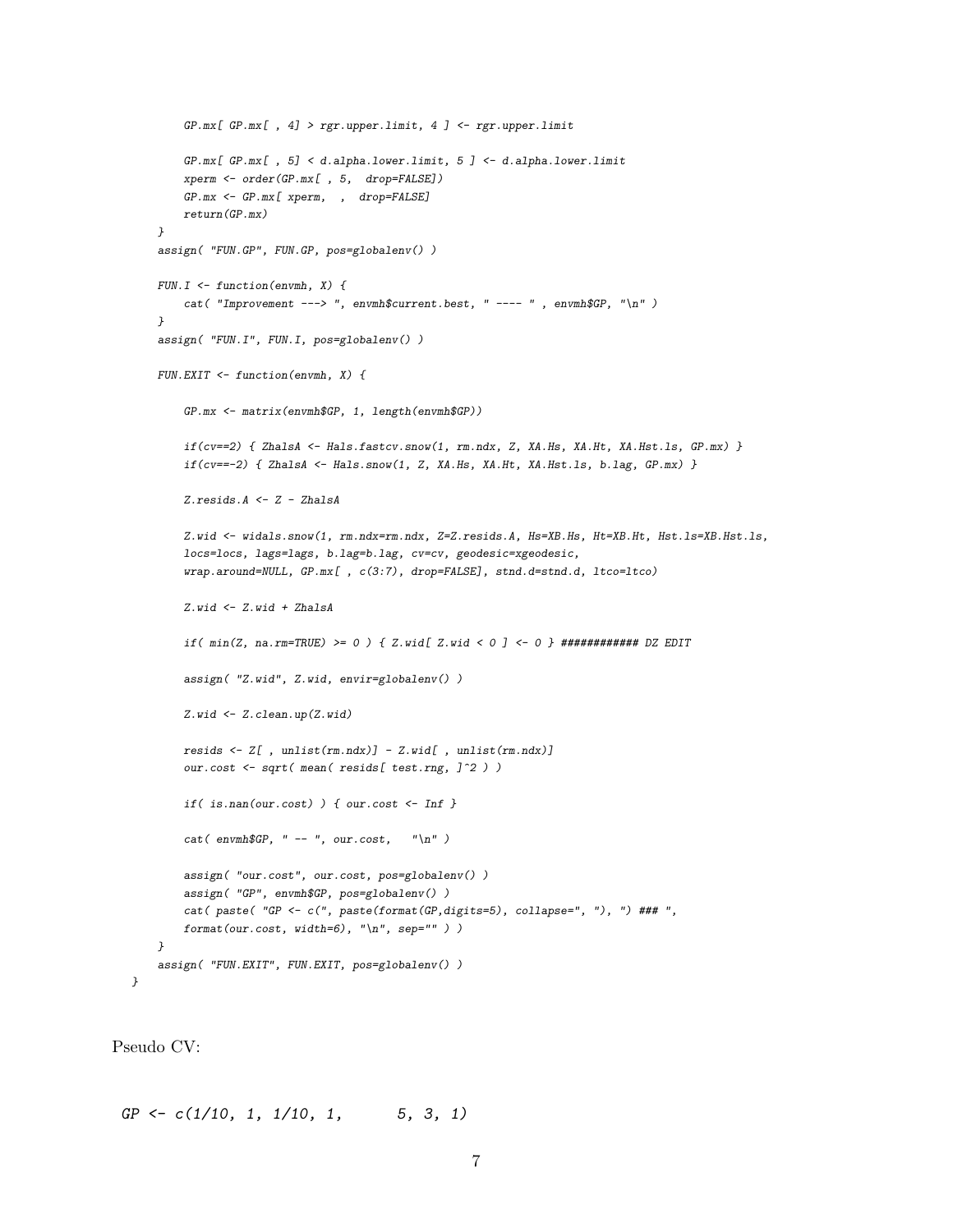```
sds.mx <- seq(2, 0.01, length=k.glob) * matrix(1, k.glob, length(GP))
ltco <- -10
 stnd.d <- TRUE
rm.ndx <- I(1:n)
cv <- -2
lags <- c(0)
b.lag <- -1
d.alpha.lower.limit <- 0
rho.upper.limit <- 100
rgr.lower.limit <- 10^(-7)
rgr.upper.limit <- 500
FUN.GP <- NULL
sfInit(TRUE, k.cpus)
FUN.source <- fun.load.widals.ab
FUN.source()
set.seed(9999)
MSS.snow(FUN.source, NA, p.ndx.ls, f.d, sds.mx=sds.mx,
  k.glob, k.loc.coef=7, X = NULL)
 sfStop()
 #### 11.5234
Real sitewise CV:
GP <- c(1/10, 1, 1/10, 1, 0.5, 3, 1)
sds.mx <- seq(2, 0.01, length=k.glob) * matrix(1, k.glob, length(GP))
ltco <- -10
stnd.d <- TRUE
rm.ndx <- create.rm.ndx.ls(n, 14)
cv <- 2
 lags <- c(0)
 b.lag <- 0
d.alpha.lower.limit <- 0
rho.upper.limit <- 100
rgr.lower.limit <- 10^(-7)
rgr.upper.limit <- 500
FUN.GP <- NULL
sfInit(TRUE, k.cpus)
FUN.source <- fun.load.widals.ab
FUN.source()
```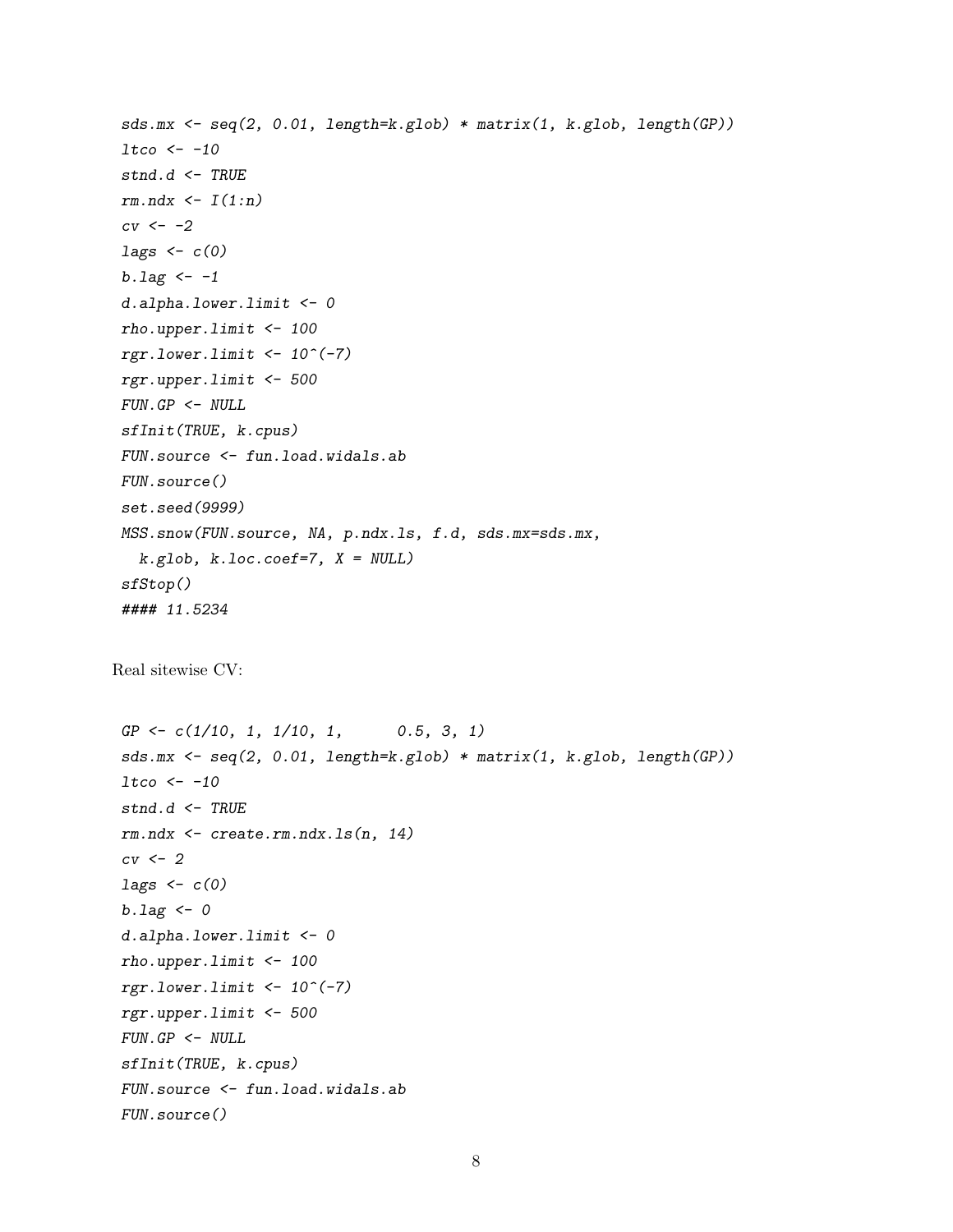```
set.seed(9999)
MSS.snow(FUN.source, NA, p.ndx.ls, f.d, sds.mx=sds.mx,
  k.glob, k.loc.coef=9, X = NULL)
sfStop()
```
### <span id="page-8-0"></span>3 Simulation

```
options(stringsAsFactors=FALSE)
k.cpus <- 2 #### set the number of cpus for snowfall
library(widals)
tau <- 210
n.all <- 300
set.seed(77777)
locs.all <- cbind(runif(n.all), runif(n.all))
D.mx <- distance(locs.all, locs.all, FALSE)
Q <- 0.03*exp(-2*D.mx)
F <- 0.99
R <- diag(1, n.all)
beta0 <- rep(0, n.all)
H <- diag(1, n.all)
xsssim <- SS.sim(F, H, Q, R, length.out=tau, beta0=beta0)
Y1 <- xsssim$Y
Hst.ss <- list()
for(tt in 1:tau) {
  Hst.ss[[tt]] <- cbind( rep(sin(tt*2*pi/tau), n.all), rep(cos(tt*2*pi/tau), n.all) )
  colnames(Hst.ss[[tt]]) <- c("sinet", "cosinet")
  }
Ht.original <- cbind( sin((1:tau)*2*pi/tau), cos((1:tau)*2*pi/tau) )
Q2 <- diag(0.03, ncol(Hst.ss[[1]]))
F2 <- 0.99
beta20 <- rep(0, ncol(Hst.ss[[1]]))
R2 <- 1*exp(-3*D.mx) + diag(0.001, n.all)
xsssim2 <- SS.sim.tv(F2, Hst.ss, Q2, R, length.out=tau, beta0=beta20)
Z2 <- xsssim2$Z
Z.all <- Y1 + Z2
#################### plot
z.min <- min(Z.all)
for(tt in 1:tau) {
```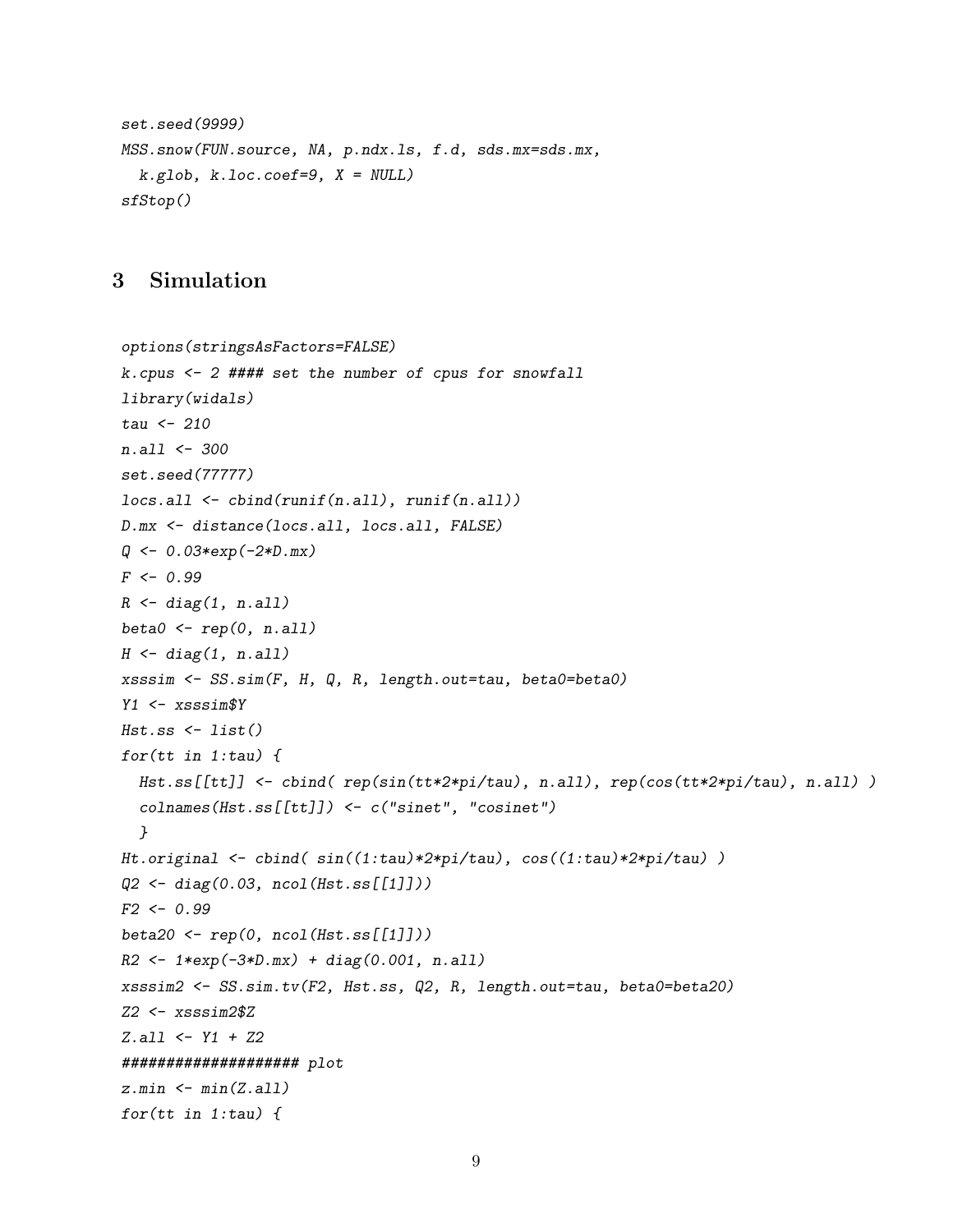```
plot(locs.all, cex=(Z.all[ tt, ]-z.min)*0.3, main=tt)
   Sys.sleep(0.1)
}
```
Just using temporal covariates:

```
train.rng <- 30:tau
test.rng <- train.rng
xgeodesic <- FALSE
Z <- Z.all
locs <- locs.all
n <- n.all
Ht <- Ht.original
Hs <- matrix(1, nrow=n)
Hst.ls <- NULL
rm.ndx <- create.rm.ndx.ls(n, 14)
k.glob <- 10
run.parallel <- TRUE
FUN.source <- fun.load.widals.a
d.alpha.lower.limit <- 0
rho.upper.limit <- 100
rgr.lower.limit <- 10^(-7)
GP <- c(1/10, 1, 0.01, 3, 1)
cv <- 2
lags <- c(0)
b.lag <- 0
sds.mx <- seq(2, 0.01, length=k.glob) * matrix(1, k.glob, length(GP))
ltco <- -10
stnd.d <- TRUE
FUN.GP <- NULL
sfInit(TRUE, k.cpus)
FUN.source()
set.seed(99999)
MSS.snow(FUN.source, NA, p.ndx.ls, f.d, sds.mx=sds.mx,
  k.glob, k.loc.coef=7, X = NULL)
sfStop()
```
Now, using a second ALS stage for the bases transformation: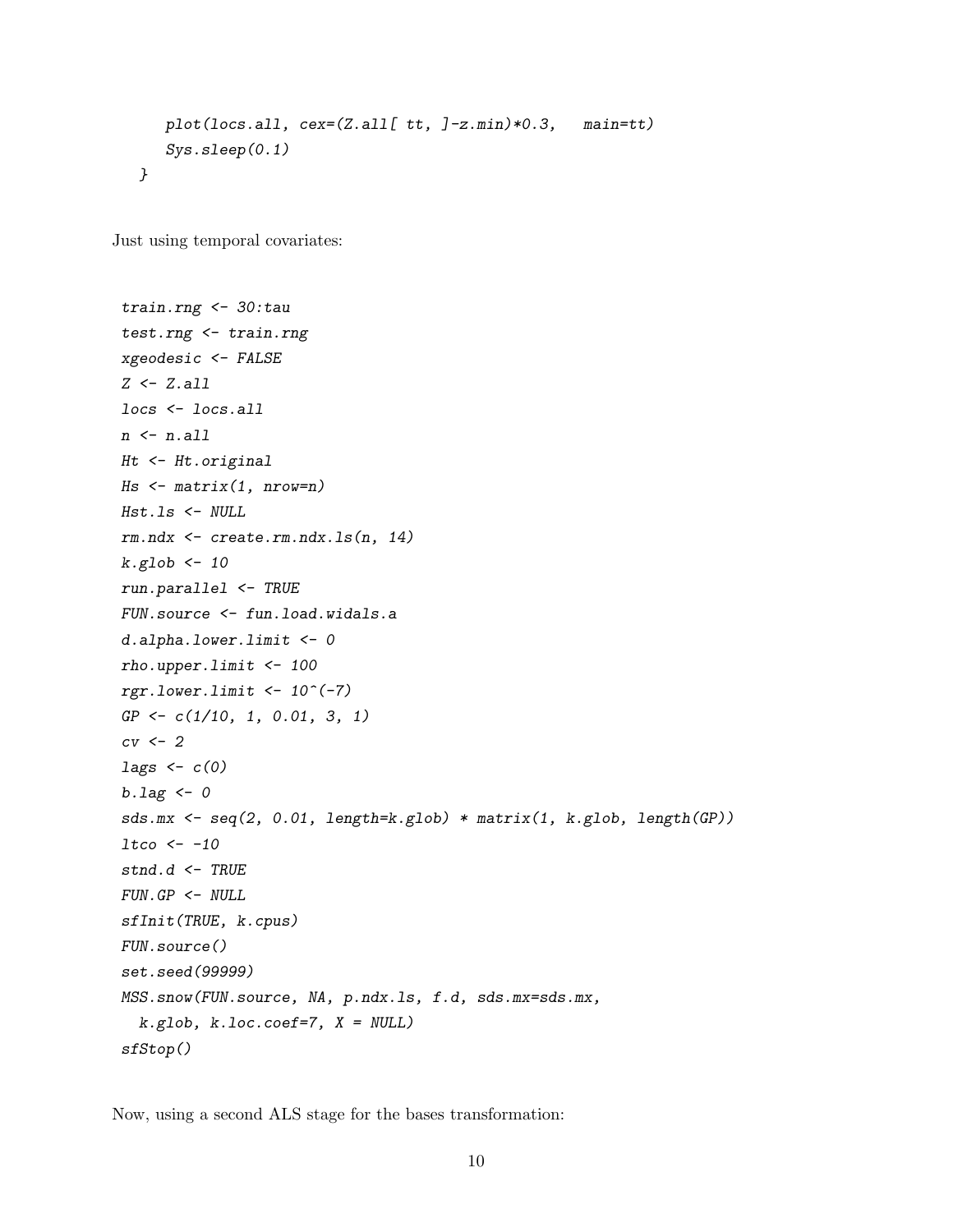```
library(LatticeKrig)
xxb <- 7
yyb <- 7
center <- as.matrix(expand.grid( seq( 0, 1, length=xxb), seq( 0, 1, length=yyb)))
###### run together
ffunit <- function(x) { return( (x-min(x)) / (max(x)-min(x)) }
locs.unit <- apply(locs, 2, ffunit)
locs.unit <- matrix(as.vector(locs.unit), ncol=2)
###### run togther
xPHI <- Radial.basis(as.matrix(locs.unit), center, 0.5)
Hs.lkrig <- matrix(NA, nrow(locs), xxb*yyb)
for(i in 1:nrow(locs)) {
      Hs.lkrig[i, ] <- xPHI[i]
  }
XA.Hs <- Hs
XA.Ht <- Ht.original
XA.Hst.ls <- NULL
Hst.sumup(XA.Hst.ls, XA.Hs, XA.Ht)
XB.Hs <- 10*Hs.lkrig
XB.Ht <- NULL
XB.Hst.ls <- NULL
Hst.sumup(XB.Hst.ls, XB.Hs, XB.Ht)
GP <- c(1/10, 1, 1/10, 1, 5, 3, 1)
sds.mx <- seq(2, 0.01, length=k.glob) * matrix(1, k.glob, length(GP))
rm.ndx <- create.rm.ndx.ls(n, 14)
cv <- 2
lags <- c(0)
b.lag <- 0
d.alpha.lower.limit <- 0
rho.upper.limit <- 100
rgr.lower.limit <- 10^(-7)
rgr.upper.limit <- 100
FUN.GP <- NULL
sfInit(TRUE, k.cpus)
FUN.source <- fun.load.widals.ab
FUN.source()
set.seed(9999)
MSS.snow(FUN.source, NA, p.ndx.ls, f.d, sds.mx=sds.mx,
```